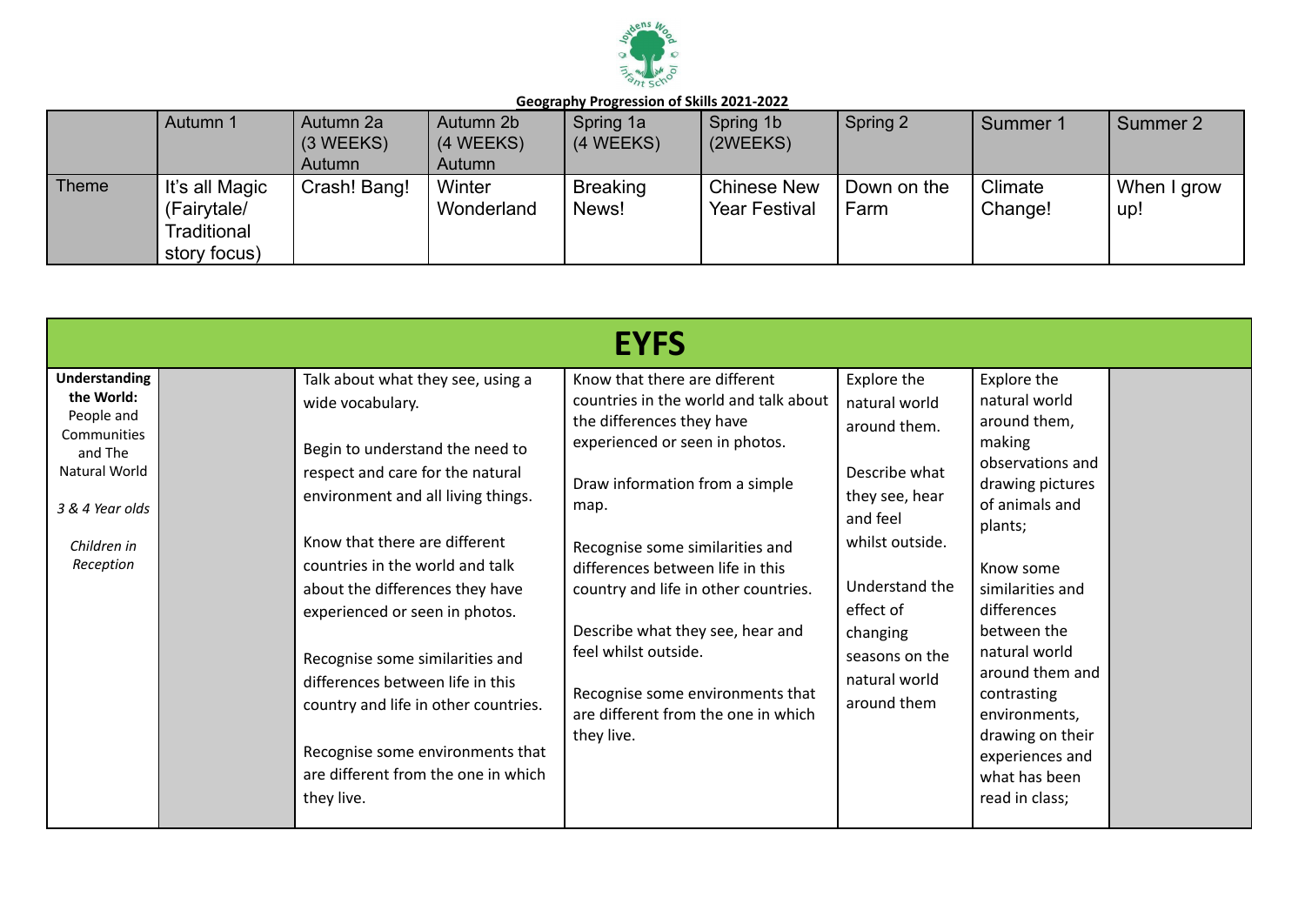

|              | Autumn 1                                                     | Autumn 2a<br>(3 WEEKS)<br>Autumn | Autumn 2b<br>(4 WEEKS)<br>Autumn | Spring 1a<br>(4 WEEKS)   | Spring 1b<br>(2WEEKS)                      | Spring 2            | Summer 1           | Summer 2           |
|--------------|--------------------------------------------------------------|----------------------------------|----------------------------------|--------------------------|--------------------------------------------|---------------------|--------------------|--------------------|
| <b>Theme</b> | It's all Magic<br>(Fairytale/<br>Traditional<br>story focus) | Crash! Bang!                     | Winter<br>Wonderland             | <b>Breaking</b><br>News! | <b>Chinese New</b><br><b>Year Festival</b> | Down on the<br>Farm | Climate<br>Change! | When I grow<br>up! |

|  |  | Understand       |  |
|--|--|------------------|--|
|  |  | some important   |  |
|  |  | processes and    |  |
|  |  | changes in the   |  |
|  |  | natural world    |  |
|  |  | around them,     |  |
|  |  | including the    |  |
|  |  | seasons and      |  |
|  |  | changing states  |  |
|  |  | of matter.       |  |
|  |  |                  |  |
|  |  | Know some        |  |
|  |  | similarities and |  |
|  |  | differences      |  |
|  |  | between the      |  |
|  |  | natural world    |  |
|  |  | around them and  |  |
|  |  | contrasting      |  |
|  |  | environments,    |  |
|  |  | drawing on their |  |
|  |  | experiences and  |  |
|  |  | what has been    |  |
|  |  | read in class;   |  |
|  |  |                  |  |
|  |  | Understand       |  |
|  |  | some important   |  |
|  |  | processes and    |  |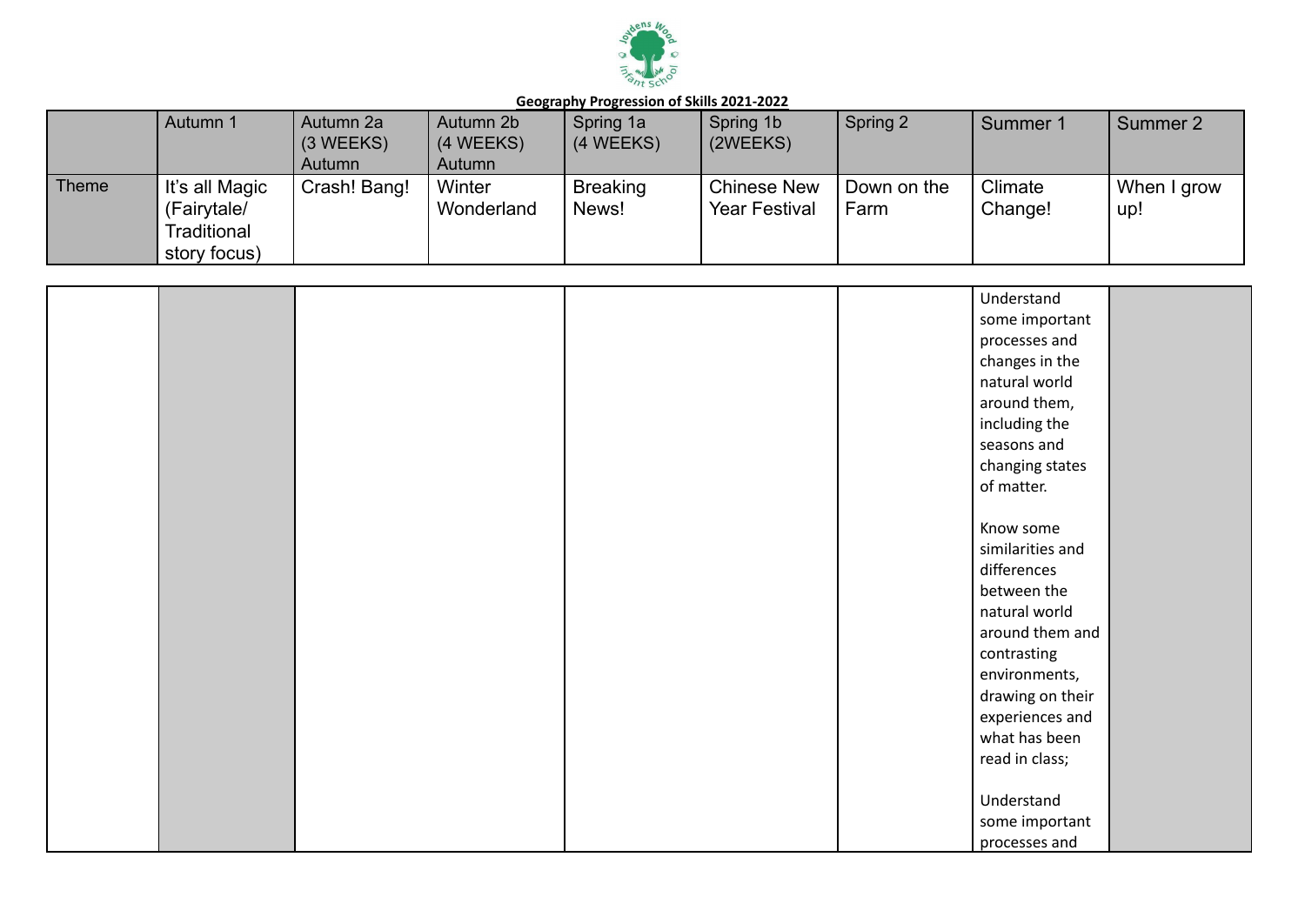

|              | Autumn 1                                                     | Autumn 2a<br>(3 WEEKS)<br>Autumn | Autumn 2b<br>(4 WEEKS)<br>Autumn | Spring 1a<br>(4 WEEKS)   | Spring 1b<br>(2WEEKS)                      | Spring 2            | Summer 1           | Summer 2           |
|--------------|--------------------------------------------------------------|----------------------------------|----------------------------------|--------------------------|--------------------------------------------|---------------------|--------------------|--------------------|
| <b>Theme</b> | It's all Magic<br>(Fairytale/<br>Traditional<br>story focus) | Crash! Bang!                     | Winter<br>Wonderland             | <b>Breaking</b><br>News! | <b>Chinese New</b><br><b>Year Festival</b> | Down on the<br>Farm | Climate<br>Change! | When I grow<br>up! |

|                                                                                                                                                                      |                       |             | changes in the   |
|----------------------------------------------------------------------------------------------------------------------------------------------------------------------|-----------------------|-------------|------------------|
|                                                                                                                                                                      |                       |             | natural world    |
|                                                                                                                                                                      |                       |             | around them,     |
|                                                                                                                                                                      |                       |             | including the    |
|                                                                                                                                                                      |                       |             | seasons and      |
|                                                                                                                                                                      |                       |             | changing states  |
|                                                                                                                                                                      |                       | of matter.  |                  |
|                                                                                                                                                                      |                       |             |                  |
|                                                                                                                                                                      |                       | Explore the |                  |
|                                                                                                                                                                      |                       |             | natural world    |
|                                                                                                                                                                      |                       |             | around them,     |
|                                                                                                                                                                      |                       | making      |                  |
|                                                                                                                                                                      |                       |             | observations and |
|                                                                                                                                                                      |                       |             | drawing pictures |
|                                                                                                                                                                      |                       |             | of animals and   |
|                                                                                                                                                                      |                       | plants;     |                  |
|                                                                                                                                                                      |                       |             |                  |
|                                                                                                                                                                      | <b>Key Vocabulary</b> |             |                  |
| Arctic, describe, compare, similar, different, same, non-fiction, research, environment, explorer, expedition, adventure, famous, globe, climate, travel, maps,      |                       |             |                  |
| directions, river, sea, ocean, lake, puddle, scene, Northern lights, flight, journey, mountains, icebergs, shapes, arch, pollution, protect, autumn, spring, summer, |                       |             |                  |
| winter, seasons, responsible, tidy, organised, careful, habitat, forest, woodland, research, characteristics, occupation, job, career, protect, responsible, respect |                       |             |                  |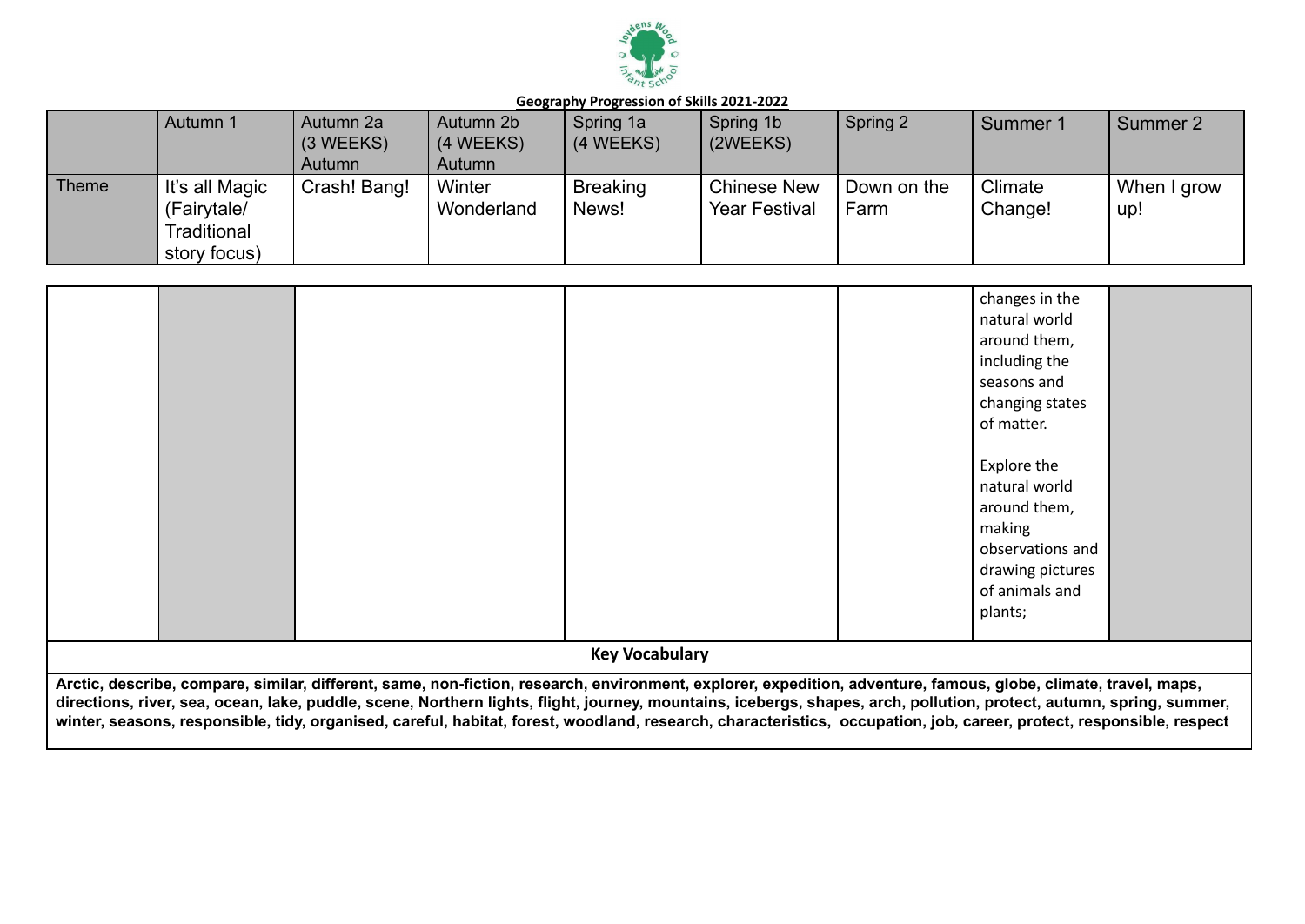

|              | Autumn 1                                                     | Autumn 2a<br>$(3 \, \text{WEEKS})$<br>Autumn | Autumn 2b<br>(4 WEEKS)<br>Autumn | Spring 1a<br>(4 WEEKS)   | Spring 1b<br>(2WEEKS)                      | Spring 2            | Summer 1           | Summer 2           |
|--------------|--------------------------------------------------------------|----------------------------------------------|----------------------------------|--------------------------|--------------------------------------------|---------------------|--------------------|--------------------|
| <b>Theme</b> | It's all Magic<br>(Fairytale/<br>Traditional<br>story focus) | Crash! Bang!                                 | Winter<br>Wonderland             | <b>Breaking</b><br>News! | <b>Chinese New</b><br><b>Year Festival</b> | Down on the<br>Farm | Climate<br>Change! | When I grow<br>up! |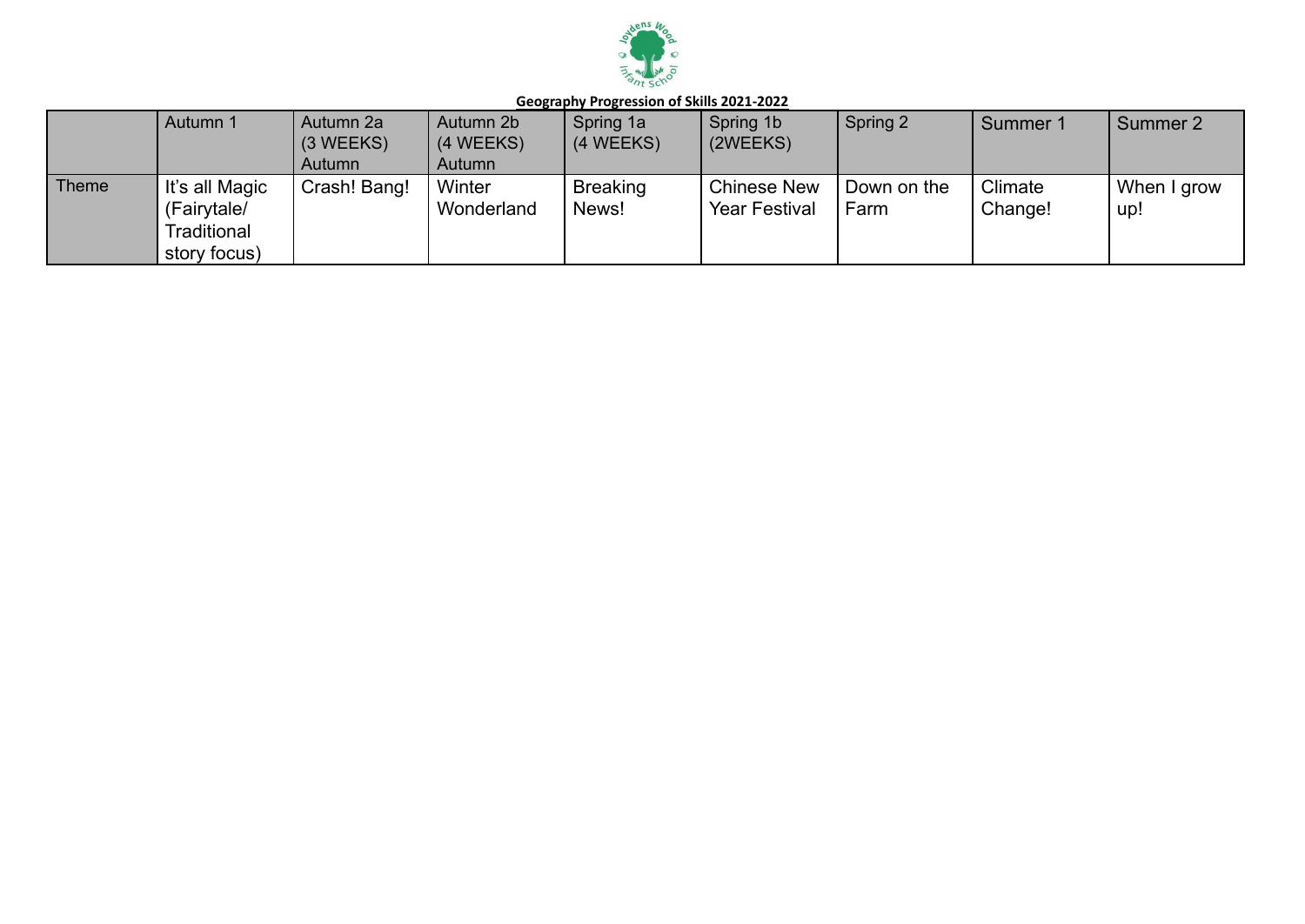

|              | Autumn 1                                                     | Autumn 2a<br>$(3 \, \text{WEEKS})$<br>Autumn | Autumn 2b<br>(4 WEEKS)<br>Autumn | Spring 1a<br>$(4 \, \text{WEEKS})$ | Spring 1b<br>(2WEEKS)                      | Spring 2            | Summer 1           | Summer 2           |
|--------------|--------------------------------------------------------------|----------------------------------------------|----------------------------------|------------------------------------|--------------------------------------------|---------------------|--------------------|--------------------|
| <b>Theme</b> | It's all Magic<br>(Fairytale/<br>Traditional<br>story focus) | Crash! Bang!                                 | Winter<br>Wonderland             | <b>Breaking</b><br>News!           | <b>Chinese New</b><br><b>Year Festival</b> | Down on the<br>Farm | Climate<br>Change! | When I grow<br>up! |

|           |                      | Year 1            |                     |                        |  |
|-----------|----------------------|-------------------|---------------------|------------------------|--|
| Area of   | Oceans &             | Locational        | Geographical        | <b>Place Knowledge</b> |  |
| Geography | <b>Continents</b>    | Knowledge         | Skills & fieldwork  |                        |  |
|           |                      |                   |                     | Name, describe         |  |
|           | Name and locate      | Understand        | Use simple          | and compare            |  |
|           | the world's seven    | geographical      | fieldwork           | familiar places        |  |
|           | continents and five  | similarities and  | and observational   |                        |  |
|           | oceans               | differences       | skills to study the | Link their homes       |  |
|           |                      | through studying  | geography           | with other places      |  |
|           | Locate hot and       | the human and     | of their school     | in their local         |  |
|           | cold areas of the    | physical          | and its grounds     | community              |  |
|           | world in relation to | geography of a    | and the             |                        |  |
|           | the Equator and      | small area of the | key human and       | Understand how         |  |
|           | the North and        | United Kingdom,   | physical features   | some places are        |  |
|           | South Poles          | and of a small    | of its              | linked to other        |  |
|           |                      | area in a         | surrounding envir   | places e.g. roads,     |  |
|           | Use aerial           | contrasting       | onment.             | trains                 |  |
|           | photographs and      | non-European      |                     |                        |  |
|           | plan perspectives    | country           | Devise a            | Know about some        |  |
|           | to recognise         | (link to          | simple map; and     | present changes        |  |
|           | landmarks and        | Christopher       | use and construct   | that are               |  |
|           | basic human and      | Columbus' 4       | basic symbols in a  | happening in the       |  |
|           | physical features    | voyages)          | key                 | local environment      |  |
|           |                      |                   |                     | e.g. at school         |  |
|           | <b>Key Vocab:</b>    | Devise a          | Use aerial          |                        |  |
|           | human features.      | simple map; and   | photographs and     | Suggest ideas for      |  |
|           | physical features,   | use and construct | plan perspectives   | improving the          |  |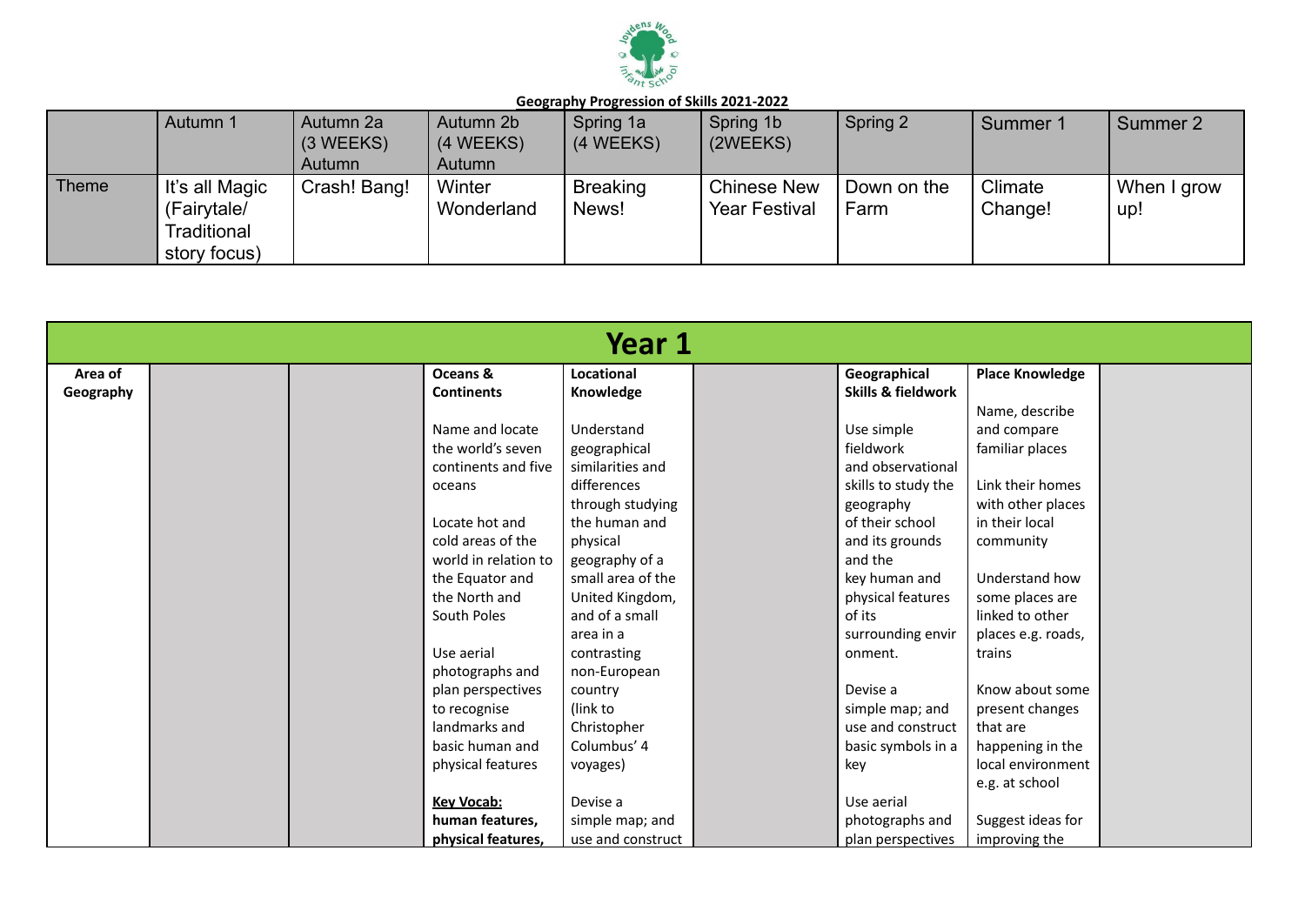

|              | Autumn 1                                                     | Autumn 2a<br>(3 WEEKS)<br>Autumn | Autumn 2b<br>(4 WEEKS)<br>Autumn | Spring 1a<br>(4 WEEKS)   | Spring 1b<br>(2WEEKS)                      | Spring 2            | Summer 1           | Summer 2           |
|--------------|--------------------------------------------------------------|----------------------------------|----------------------------------|--------------------------|--------------------------------------------|---------------------|--------------------|--------------------|
| <b>Theme</b> | It's all Magic<br>(Fairytale/<br>Traditional<br>story focus) | Crash! Bang!                     | Winter<br>Wonderland             | <b>Breaking</b><br>News! | <b>Chinese New</b><br><b>Year Festival</b> | Down on the<br>Farm | Climate<br>Change! | When I grow<br>up! |

|  | natural, man        | basic symbols in a   | to recognise         | school            |  |
|--|---------------------|----------------------|----------------------|-------------------|--|
|  | made, world map,    | key                  | landmarks and        | environment       |  |
|  | atlas, globe,       | Use simple           | basic human and      |                   |  |
|  | journey, landmark,  | directional          | physical features;   | <b>Key Vocab:</b> |  |
|  | Continent,          | language to          |                      | compare,          |  |
|  | Country, Europe,    | describe the         | <b>Key Vocab:</b>    | changes, observe, |  |
|  | Asia, Africa, North | location of          | human features,      | same, different,  |  |
|  | America, South      | features and         | physical features,   | familiar, city,   |  |
|  | America,            | routes on a map      | world map, atlas,    | town, village,    |  |
|  | Australasia,        |                      | map, globe,          | community, area,  |  |
|  | Antarctica,         | Key Vocab:           | journey, voyage,     | location,         |  |
|  | Atlantic, Pacific,  | human features,      | 'Birds eye' view,    | transport,        |  |
|  | Arctic, Indian,     | physical features,   | location, route,     | surroundings,     |  |
|  | Southern, Equator.  | world map, atlas,    | directions, near,    | local,            |  |
|  |                     | map, globe,          | far, left, right,    | environment,      |  |
|  |                     | journey, voyage,     | key, symbols,        | suggest, develop, |  |
|  |                     | 'Birds eye' view,    | landmark,            | improve, opinion, |  |
|  |                     | location, route,     | beach, cliff, coast, | research          |  |
|  |                     | directions, near,    | forest, hill,        |                   |  |
|  |                     | far, left, right,    | mountain, sea,       |                   |  |
|  |                     | key, symbols,        | ocean, river, soil,  |                   |  |
|  |                     | landmark,            | valley,              |                   |  |
|  |                     | beach, cliff, coast, | vegetation,          |                   |  |
|  |                     | forest, hill,        | season and           |                   |  |
|  |                     | mountain, sea,       | weather              |                   |  |
|  |                     | ocean, river, soil,  | city, town,          |                   |  |
|  |                     | valley,              | village, factory,    |                   |  |
|  |                     | vegetation,          | farm, house,         |                   |  |
|  |                     | season and           | office, port,        |                   |  |
|  |                     | weather              | harbor and shop      |                   |  |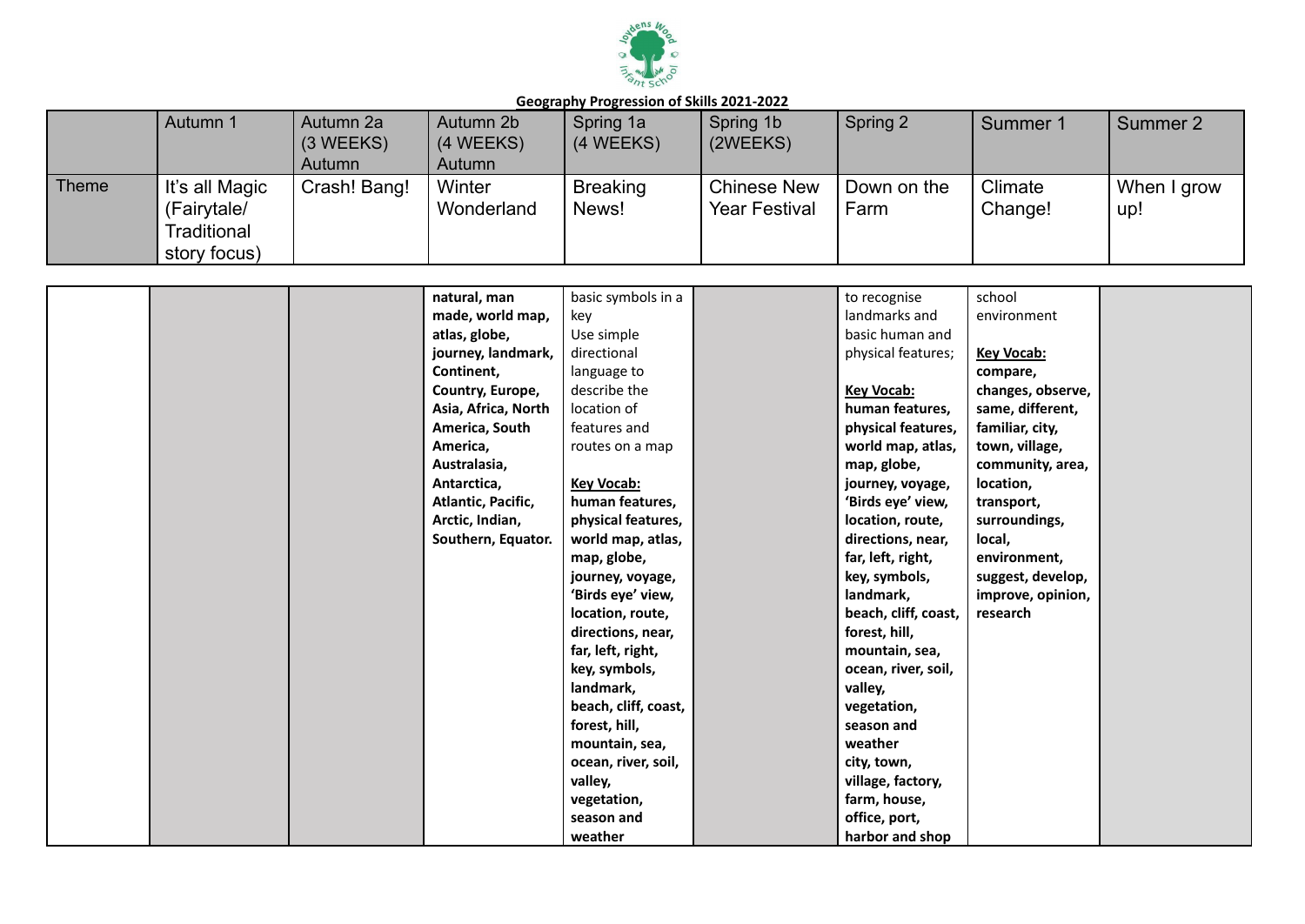

|              | Autumn 1                                                     | Autumn 2a<br>$(3 \, \text{WEEKS})$<br>Autumn | Autumn 2b<br>(4 WEEKS)<br>Autumn | Spring 1a<br>(4 WEEKS)   | Spring 1b<br>(2WEEKS)                            | Spring 2            | Summer 1           | Summer 2           |
|--------------|--------------------------------------------------------------|----------------------------------------------|----------------------------------|--------------------------|--------------------------------------------------|---------------------|--------------------|--------------------|
| <b>Theme</b> | It's all Magic<br>(Fairytale/<br>Traditional<br>story focus) | Crash! Bang!                                 | Winter<br>Wonderland             | <b>Breaking</b><br>News! | <sup>1</sup> Chinese New<br><b>Year Festival</b> | Down on the<br>Farm | Climate<br>Change! | When I grow<br>up! |

|  |  | city, town,<br>village, factory,<br>farm, house,<br>office, port,<br>harbor and shop |  |  |
|--|--|--------------------------------------------------------------------------------------|--|--|
|  |  |                                                                                      |  |  |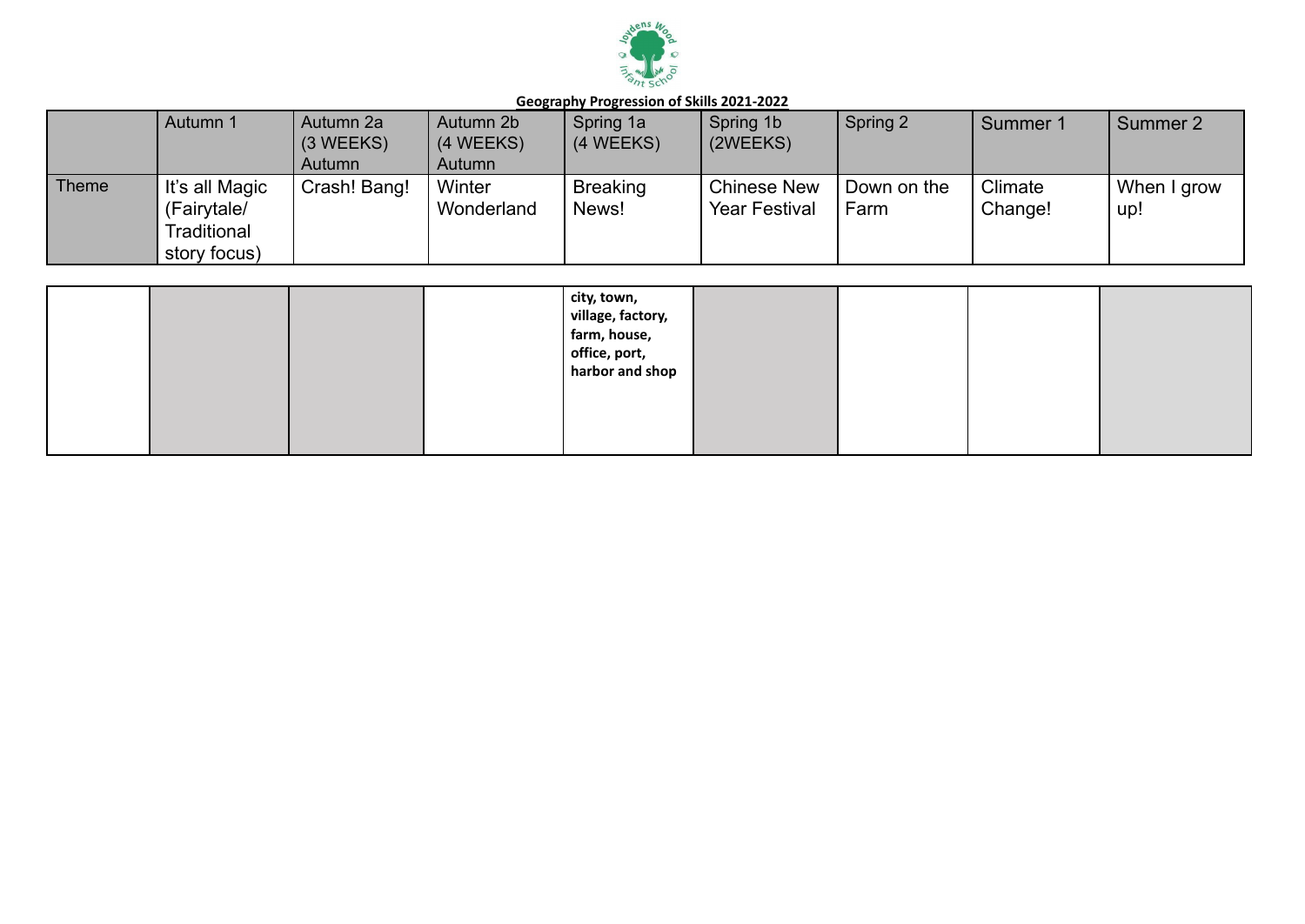

|              | Autumn 1                                                     | Autumn 2a<br>$(3 \, \text{WEEKS})$<br>Autumn | Autumn 2b<br>(4 WEEKS)<br>Autumn | Spring 1a<br>$(4 \, \text{WEEKS})$ | Spring 1b<br>(2WEEKS)                      | Spring 2            | Summer 1           | Summer 2           |
|--------------|--------------------------------------------------------------|----------------------------------------------|----------------------------------|------------------------------------|--------------------------------------------|---------------------|--------------------|--------------------|
| <b>Theme</b> | It's all Magic<br>(Fairytale/<br>Traditional<br>story focus) | Crash! Bang!                                 | Winter<br>Wonderland             | <b>Breaking</b><br>News!           | <b>Chinese New</b><br><b>Year Festival</b> | Down on the<br>Farm | Climate<br>Change! | When I grow<br>up! |

| Year 2               |  |                                                                                                                                                                                                                                                                    |                                                                                                                                                                                                                                                                                                |  |                                                                                                                                                                                                                                                                                                                  |                                                                                                                                                                                                                                                                                                                             |  |  |  |
|----------------------|--|--------------------------------------------------------------------------------------------------------------------------------------------------------------------------------------------------------------------------------------------------------------------|------------------------------------------------------------------------------------------------------------------------------------------------------------------------------------------------------------------------------------------------------------------------------------------------|--|------------------------------------------------------------------------------------------------------------------------------------------------------------------------------------------------------------------------------------------------------------------------------------------------------------------|-----------------------------------------------------------------------------------------------------------------------------------------------------------------------------------------------------------------------------------------------------------------------------------------------------------------------------|--|--|--|
| Area of<br>Geography |  | Oceans &<br><b>Continents</b>                                                                                                                                                                                                                                      | Locational<br>Knowledge                                                                                                                                                                                                                                                                        |  | Place<br>Knowledge                                                                                                                                                                                                                                                                                               | <b>Geographical Skills</b><br>& fieldwork                                                                                                                                                                                                                                                                                   |  |  |  |
|                      |  | Name, locate<br>and identify<br>characteristics<br>of the four<br>countries,<br>capital cities<br>and the<br>surrounding<br>seas of the<br>United Kingdom<br>Name and<br>locate the<br>world's seven<br>continents and<br>five oceans<br>Use aerial<br>photographs | Understand<br>geographical<br>similarities and<br>differences<br>through studying<br>the human and<br>physical<br>geography of a<br>small area of the<br>United Kingdom,<br>and of a small<br>area in a<br>contrasting<br>non-European<br>country<br><b>Key Vocab:</b><br>Compare,<br>Changes, |  | Identify<br>seasonal and<br>daily weather<br>patterns in the<br>United Kingdom<br>and the location<br>of hot and cold<br>areas of the<br>world in relation<br>to the Equator<br>and the North<br>and South Poles<br>Use basic<br>geographical<br>vocabulary to<br>refer to key<br>physical and<br>human features | Use more detailed<br>fieldwork<br>sketches/diagrams<br>and observational<br>skills to study the<br>geography of their<br>school and<br>its grounds and the<br>key human and<br>physical features of<br>its<br>surrounding enviro<br>nment.<br>Devise a<br>simple map; and<br>use and construct<br>basic symbols in a<br>key |  |  |  |
|                      |  | and plan                                                                                                                                                                                                                                                           | Observe,                                                                                                                                                                                                                                                                                       |  |                                                                                                                                                                                                                                                                                                                  |                                                                                                                                                                                                                                                                                                                             |  |  |  |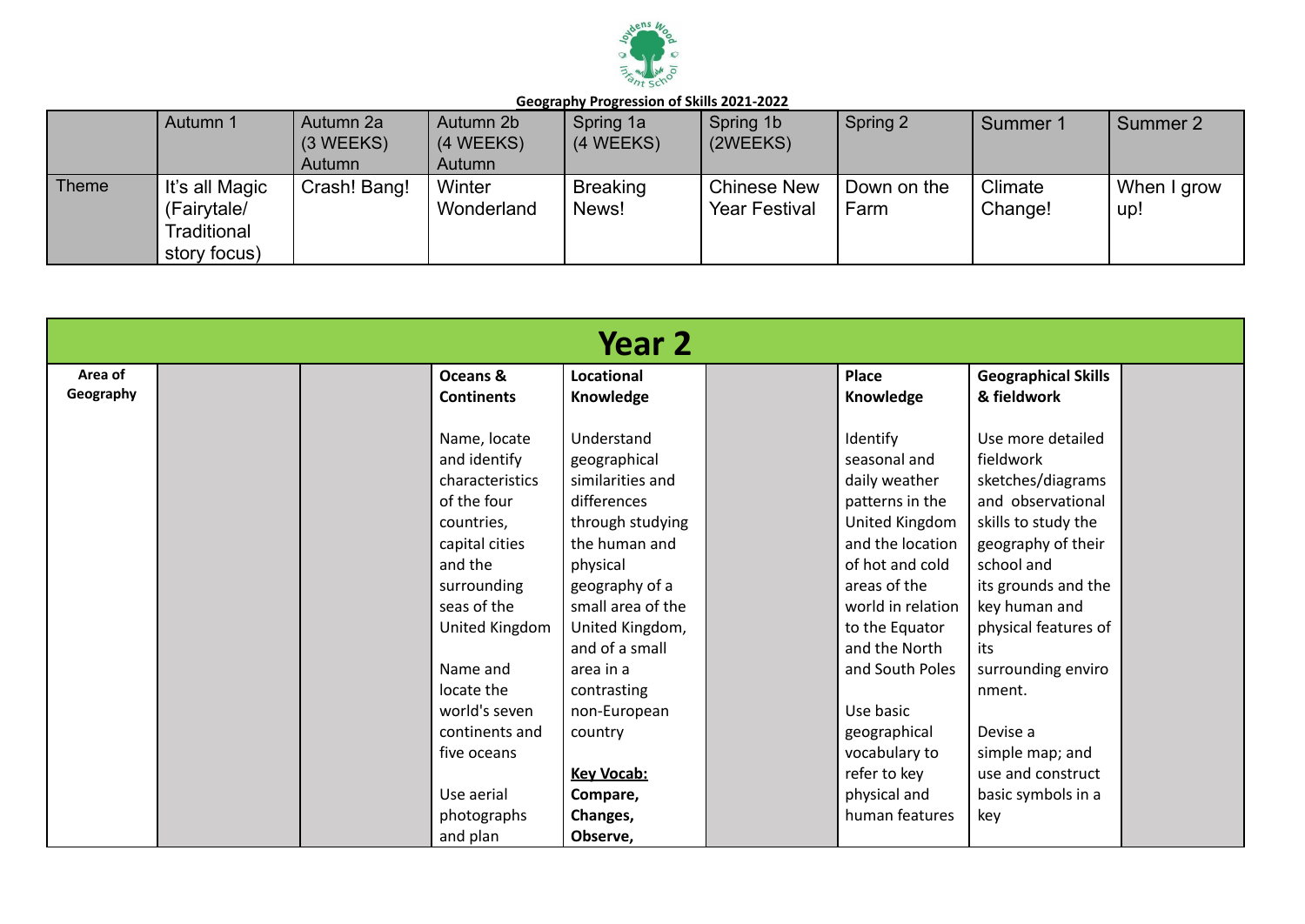

|              | Autumn 1                                                     | Autumn 2a<br>$(3 \, \text{WEEKS})$<br>Autumn | Autumn 2b<br>(4 WEEKS)<br>Autumn | Spring 1a<br>(4 WEEKS)   | Spring 1b<br>(2WEEKS)                      | Spring 2            | Summer 1           | Summer 2           |
|--------------|--------------------------------------------------------------|----------------------------------------------|----------------------------------|--------------------------|--------------------------------------------|---------------------|--------------------|--------------------|
| <b>Theme</b> | It's all Magic<br>(Fairytale/<br>Traditional<br>story focus) | Crash! Bang!                                 | Winter<br>Wonderland             | <b>Breaking</b><br>News! | <b>Chinese New</b><br><b>Year Festival</b> | Down on the<br>Farm | Climate<br>Change! | When I grow<br>up! |

|  | perspectives to     | <b>Non-fiction</b> | <b>Key Vocab</b> | Use simple           |  |
|--|---------------------|--------------------|------------------|----------------------|--|
|  | recognise           | books, Maps,       | <b>Physical</b>  | compass directions   |  |
|  | landmarks and       | Internet,          | Features: beach, | to describe the      |  |
|  | basic human         | Research, Urban,   | cliff, coast,    | location of features |  |
|  | and physical        | Rural, Location,   | forest, hill,    | and routes on a      |  |
|  | features            | Transport,         | mountain, sea,   | map                  |  |
|  |                     | Residential,       | ocean, river,    |                      |  |
|  | <b>Key Vocab:</b>   | Human, Physical,   | soil, valley,    | Use aerial           |  |
|  | Capital city,       | Similarities,      | vegetation,      | photographs and      |  |
|  | City, United        | Differences,       | season and       | plan perspectives    |  |
|  | Kingdom,            | Features, Natural, | weather;         | to recognise         |  |
|  | England,            | Man-made           | <b>Human</b>     | landmarks and        |  |
|  | <b>Northern</b>     |                    | Features: city,  | basic human and      |  |
|  | Ireland,            |                    | town, village,   | physical features;   |  |
|  | Scotland,           |                    | factory, farm,   |                      |  |
|  | Wales, London,      |                    | house, office,   | <b>Key Vocab:</b>    |  |
|  | Cardiff,            |                    | port, harbour    | Tally chart, Bar     |  |
|  | Edinburgh,          |                    | and shop         | graph, Compare,      |  |
|  | Belfast,            |                    | Equator,, Hot    | Changes, Observe,    |  |
|  | Surroundings,       |                    | area, Cold area, | Non-fiction books,   |  |
|  | Local,              |                    | Ocean,           | Maps, Internet,      |  |
|  | Environment,        |                    | Compare,         | Research,            |  |
|  | <b>The Atlantic</b> |                    | Changes,         | Direction, North,    |  |
|  | Ocean, Irish        |                    | Observe,         | South, East, West,   |  |
|  | Sea, The English    |                    | Non-fiction,     | Compass, World       |  |
|  | <b>Channel, The</b> |                    | Location,        | Map, Atlas, Aerial   |  |
|  | North Sea,          |                    |                  | Plan, Globe, 'Birds  |  |